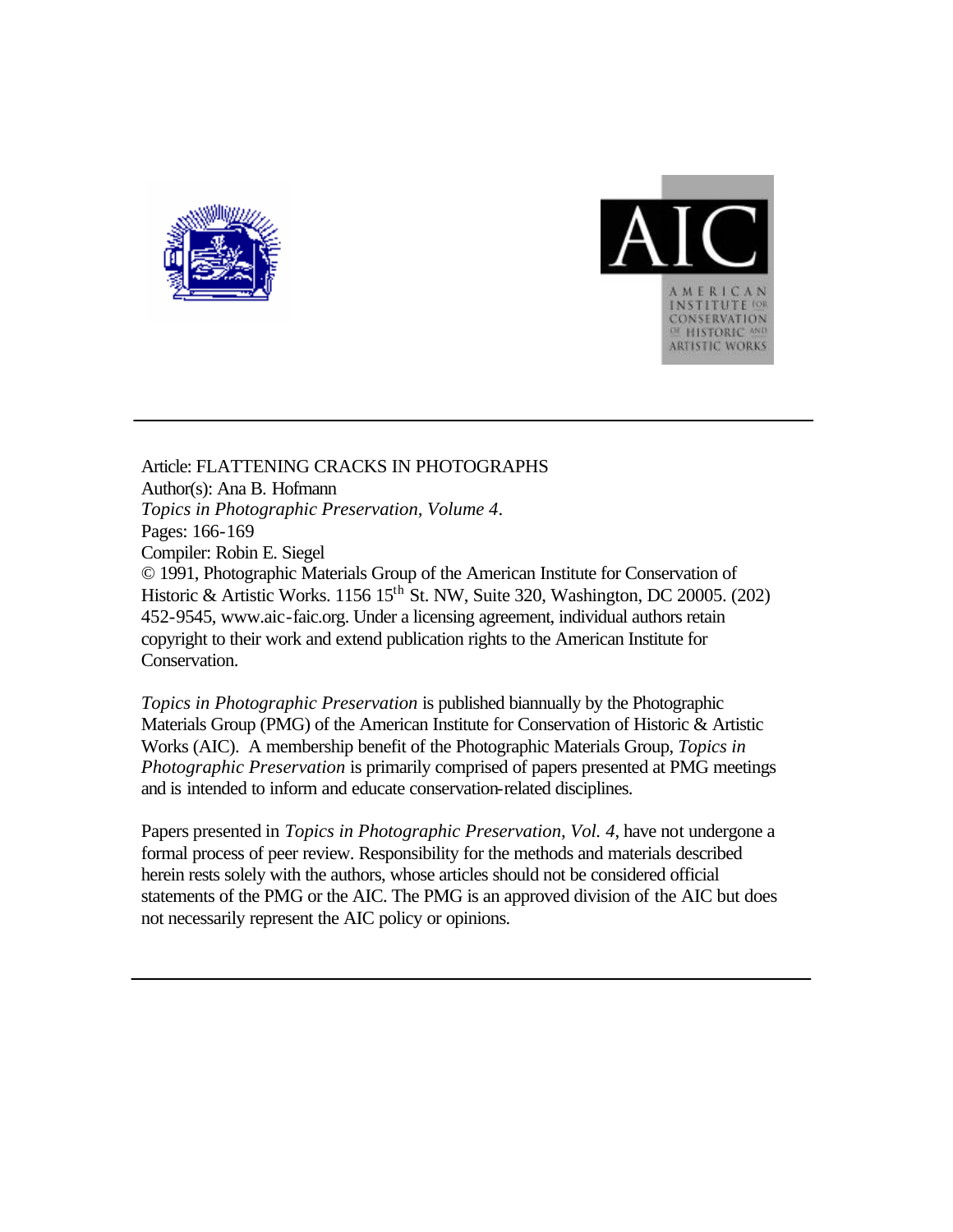# **FLATTENING CRACKS IN PHOTOGRAPHS**

# By Ana B. Hofmann

The treatment I'm going to describe is the flattening of cracks and creases in photographs through applications of gelatin, moisture and heat. This method is particularly effective for single weight, glossy gelatin photographs but good results can be achieved with double weight, matte and albumen photographs. The technique was developed by Jose Orraca, and has since been modified by Jose, Marion Hunter and myself. **As** with all conservation treatments, each photograph that we treat has slightly different problems and requires a different approach to this treatment.

Before starting, you have to prepare the gelatin solution. The gelatin we use for this process is 250 bloom surface gelatin made by the Rousselot Company of Paris, France. We mix one part gelatin to eight parts cold water and allow the gelatin to swell for at least half an hour. It's then slowly heated on a hot plate and stirred occasionally until all the granules are dissolved. This stock solution is diluted with an equal amount of water and is applied warm to the photograph.

The treatment itself has four basic steps: mending, gelatin application, humidification and drying. I'll go through each step in turn. It's a good idea to try this treatment out on an expendable photograph for the first time.

### **STEP ONE:** Mending and reinforcing where needed.

This is done from the verso with wheat starch paste and a thin Japanese tissue. Areas where the paper support is torn are carefully lined up and overlapped before inserting paste to ensure the smoothest possible mend. Try to mend using long strips of tissue and don't overlap the strips. When the mends are dry, the photograph is flattened in a *dry* mount press for about **45** seconds to set the mends. We use **a** Seal dry mount press at 185-200F for all steps of this treatment.

## **STEP TWO:** Gelatin application.

Start by applying one coat of gelatin very carefully to the front of the crack. Use a fine tipped brush, making sure that no gelatin spills beyond the edges of the crack. This is important because any excess will make a shiny halo around the crack. If this happens anyway, excess gelatin can be wiped away with a damp cotton swab. After coating the front of the crack with gelatin, apply two coats to the back **of** the crack, allowing the gelatin to dry between coats. These coatings help pull the raised area of the crack flat and keep the mending tissue in place during humidification. When the gelatin is dry, flatten the photograph in the dry mount press in a release paper folder for **45** seconds to harden the gelatin.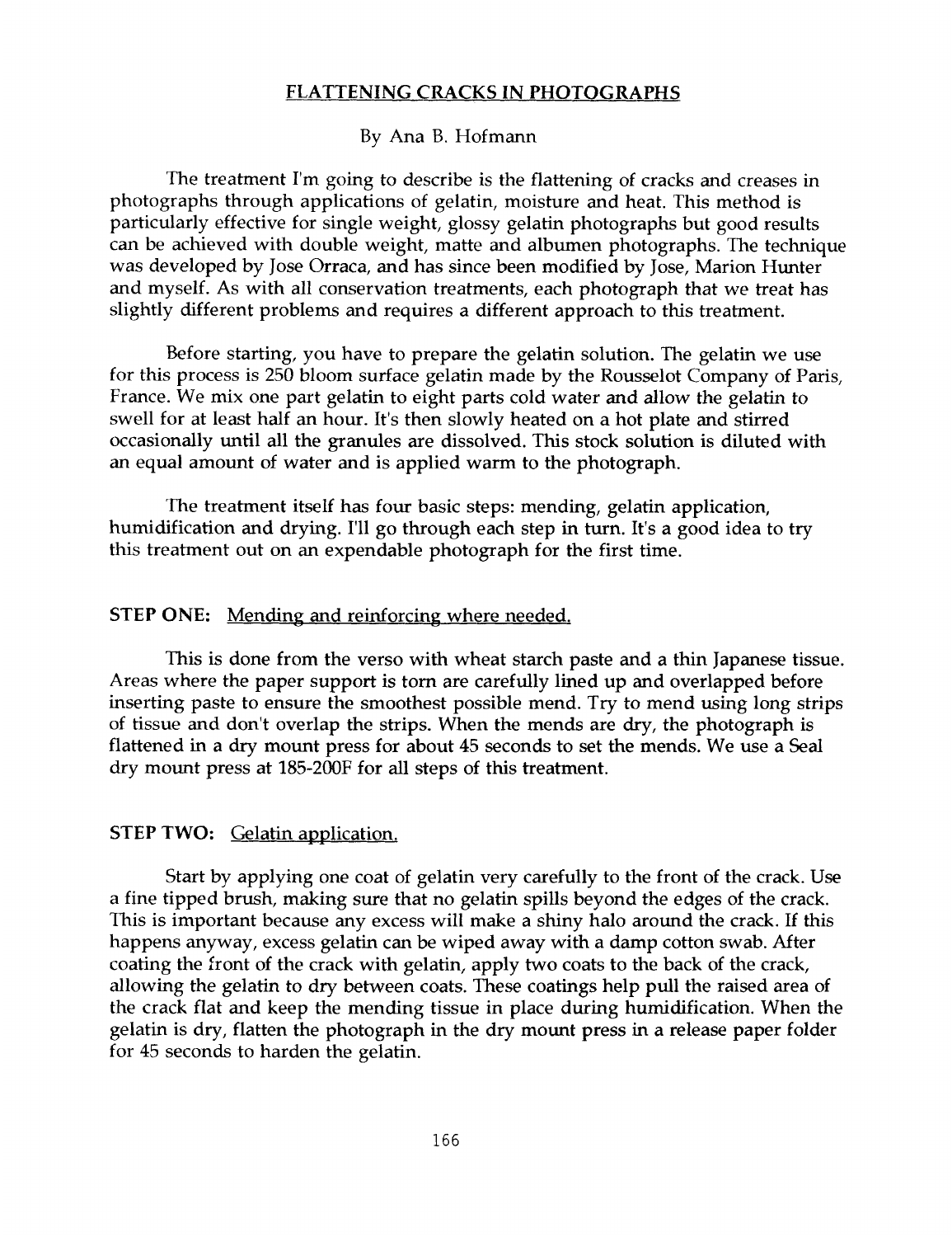# **STEP THREE:** Humidification.

The purpose of this step is to close and flatten the crack. The best way we've found to humidify the photograph is to place it between layers of non-woven polyester fabric such as Hollytex, and between damp blotter under a piece of glass for 5 to 20 minutes. The length of time depends on the thickness of the photograph and the dampness of the blotters. A plant sprayer or Dahlia sprayer works well to dampen the blotters evenly without over saturating them. Humidifying the photograph is this way allows the paper to relax and the gelatin to swell without running the risk of mends coming apart. **As** the gelatin swells, the edges of the crack will come together, narrowing the crack. The photograph is sufficiently humidified when it is completely relaxed and limp. At this point, very raised or stubborn cracks can be burnished from behind between layers of Hollytex and Mylar.

## **STEP FOUR:** Drving the photograph.

Once it is humidified, the photograph is immediately placed in a very clean release paper folder which is in **turn** placed in a clean Permalife bristol folder. This package is put into the dry mount press and the photograph is quickly dried before the gelatin has had time to air dry and shrink back to its original position. The appearance of the crack can almost always be improved by repeating the humidification and drying steps two or more times.

The method I've just outlined is appropriate only for fairly glossy photographs. Because of surface problems, cracks on matte photographs are trickier to flatten than those on glossy photographs, but they can usually be reduced. Matte photographs present a problem because their surface will take on a ferrotyped appearance when dampened and flattened against the glossy surface of release paper. Also for these photographs, it's even more important to be sparing with the gelatin, and sometimes they can only be coated from the verso of the photograph because a shiny bead can form in the crack. The coating on the verso should be light and only in the immediate area of the crack as the gelatin will sometimes seep through to the front of the crack causing a faint shiny halo. Another way to avoid shininess is to coat the front of the crack with a small amount of gelatin, press the photograph, and then remove most of the gelatin with a damp cotton swab. This seems to help the edges of the crack to stick together without causing a shiny spot.

The humidification and drying steps also need to be modified to avoid surface problems on matte photographs. To humidify, moisture and can be applied locally to the back of the crack or the photograph can be dampened very slightly between blotters. To *dry* a matte photograph, press it in a Hollytex folder rather than a release paper folder.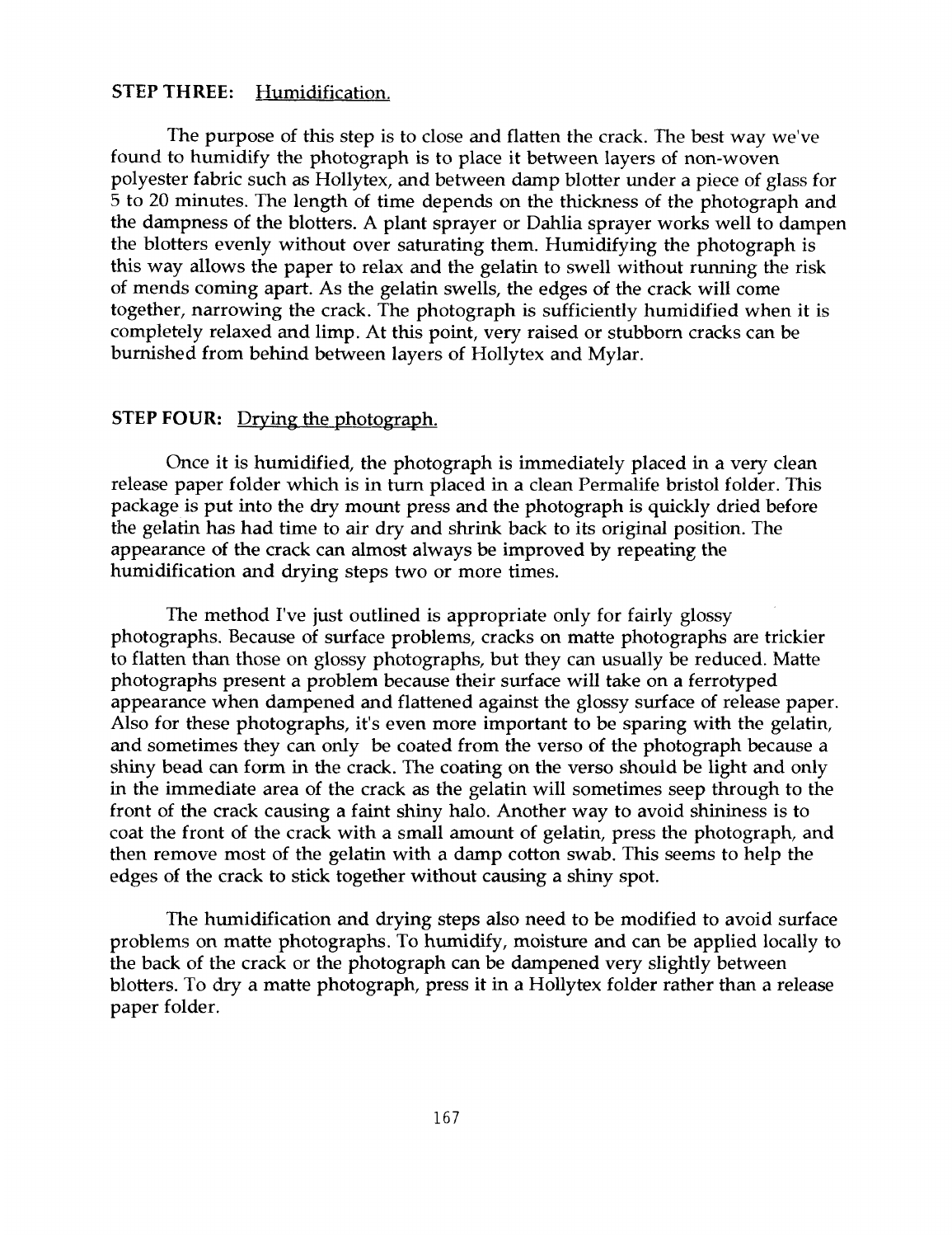Every surface is not alike and neither is every crack. Different kinds of cracks require different approaches to this treatment. **A** crease which is not very deep may not need to be reinforced with Japanese tissue. Two coats of gelatin to the verso of the crease and a light coat on the front will often be enough to pull the crease down flat.

Very narrow or hairline cracks present a problem because it is very difficult (next to impossible really) to feed gelatin into the crack without having it spill over the edges. It may only be possible to coat the verso of these cracks or to coat the front and then surface clean the area to remove excess gelatin. Very wide or deep cracks may need several coats of thick, undiluted gelatin to fill the gap.

We have encountered a few problems with this method along the way. I've already mentioned surface problems on matte photographs. There are two other problems which can cause a lot of heartache. The first is that release paper cockles very readily in the presence of moisture. If the release paper cockles while under pressure and in contact with the photograph, the photograph will cockle and crease as well. To avoid this nightmare, you have to move the photograph around in the release paper folder several times during the drying process. Place it in the release paper folder and press for 5-10 second, move it quickly to a *dry* spot in the folder and press for 10-15 seconds more. Then press it twice more, once for 15-20 seconds and once for about **30** seconds, each time moving it to a fresh spot in the folder or to a new folder. These drying times vary according to the thickness of the photograph.

Another problem is the creation of small indentations or "dingers" as Jose calls them in the surface of the photograph due to dust particles and fibers. The only way that we have found to avoid these dreaded dingers is to use new, perfectly clean Hollytex, new blotters and new, perfectly clean release paper. It's important to make sure that the photograph is free from dust before it's humidified and that it doesn't pick up any dust along the way.

At first this treatment will be more successful with some photographs than with others; as you gain in experience and practice you will achieve good results with more and more types of cracks and photographs.

*This is a transcript* of *a talk given at the Photographic Materials Group Winter Meeting in Ottawa on February 23, 1991.*